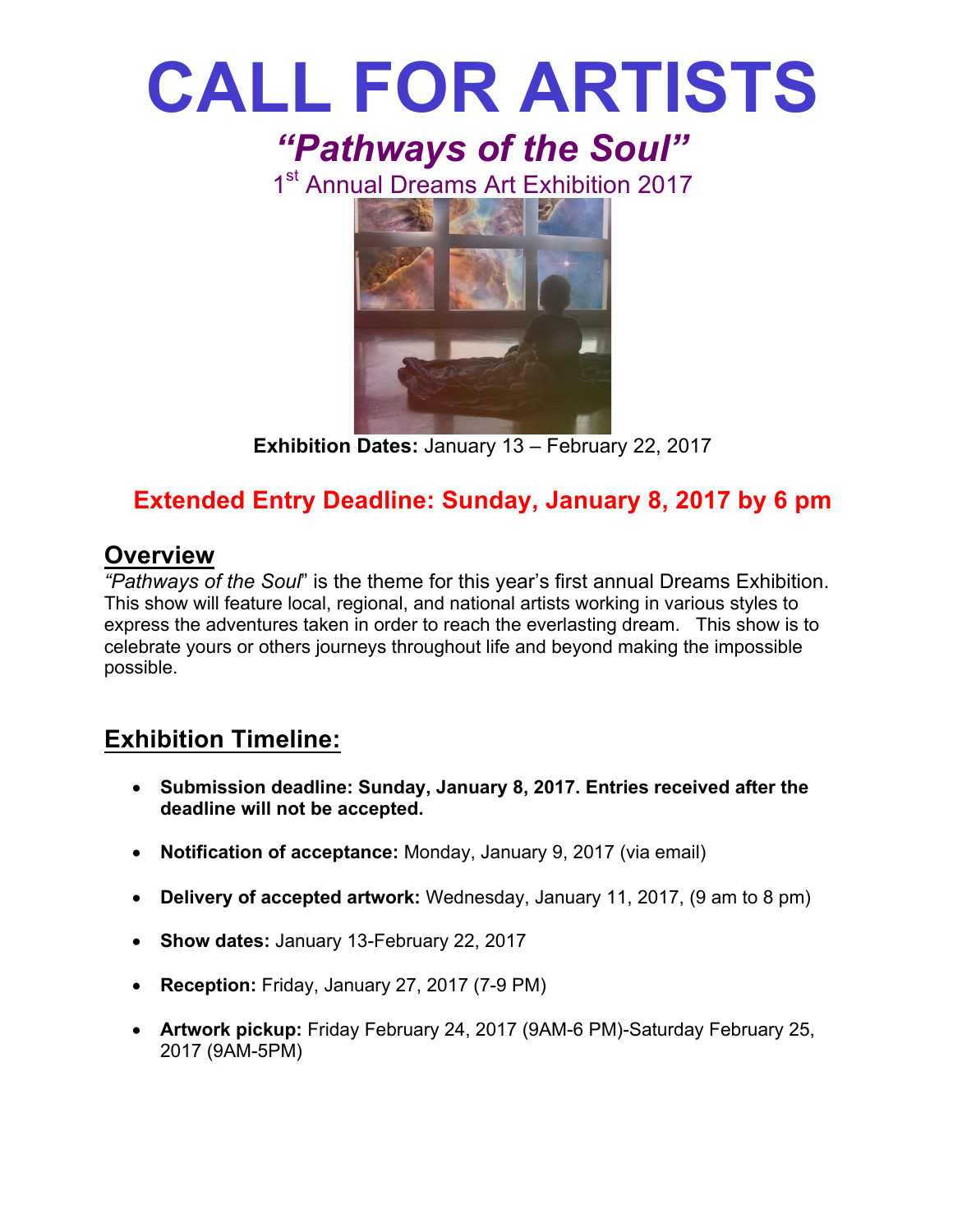## **Eligibility**

- Art in all media will be considered and must be created within the past 3 years.
- For 2D artwork, the longest side cannot exceed 7 feet.
- Size limit for 3D artwork will not exceed 15 feet (length + width + depth), with the longest side of the piece not exceeding 7 feet
- Works must be ready for display. All two-dimensional art must be properly wired/framed and suitable for hanging. Artwork that is not suitable for hanging/displaying will not be included in the exhibition.
- Artists who wish to exhibit multi-media/electronic installations must furnish their own equipment.
- Entries that do not meet submission requirements will not be considered and will be disqualified.

#### **How to Submit Entries** (Incomplete submissions will not be considered)

- No entry fee is required.
- Entries must be submitted via email: to Jennifer Rodriguez at info@veartgallery.com,
- Completed Artist Entry Form
- Artists statement of 50 words or less how your piece relates to this year's theme
- Artists may submit up to three different artworks to be considered (.jpeg format) For better representation, up to two photographs of three-dimensional art can be submitted.
- Digital images must be labeled as follows: **LastName\_FirstInitial\_TitleofWork\_Medium.jpg**

#### **DELIVERY, LIABILITY AND INSURANCE**

• Artwork must be delivered to Visual Expressions, 1425 N. Hwy 67, Cedar Hill, TX 75204 Wednesday, January 11, 2017, (9 am to 8 pm).

Any accepted artwork that is delivered after the scheduled date of delivery will not be included in the exhibition. All artwork should be either shipped (at the artist's expense) or hand-delivered to and from Visual Expressions. Visual Expressions will not be responsible for damage, loss or deterioration of any work while in transit and throughout the exhibit. All reasonable care will be given to each work of art when received.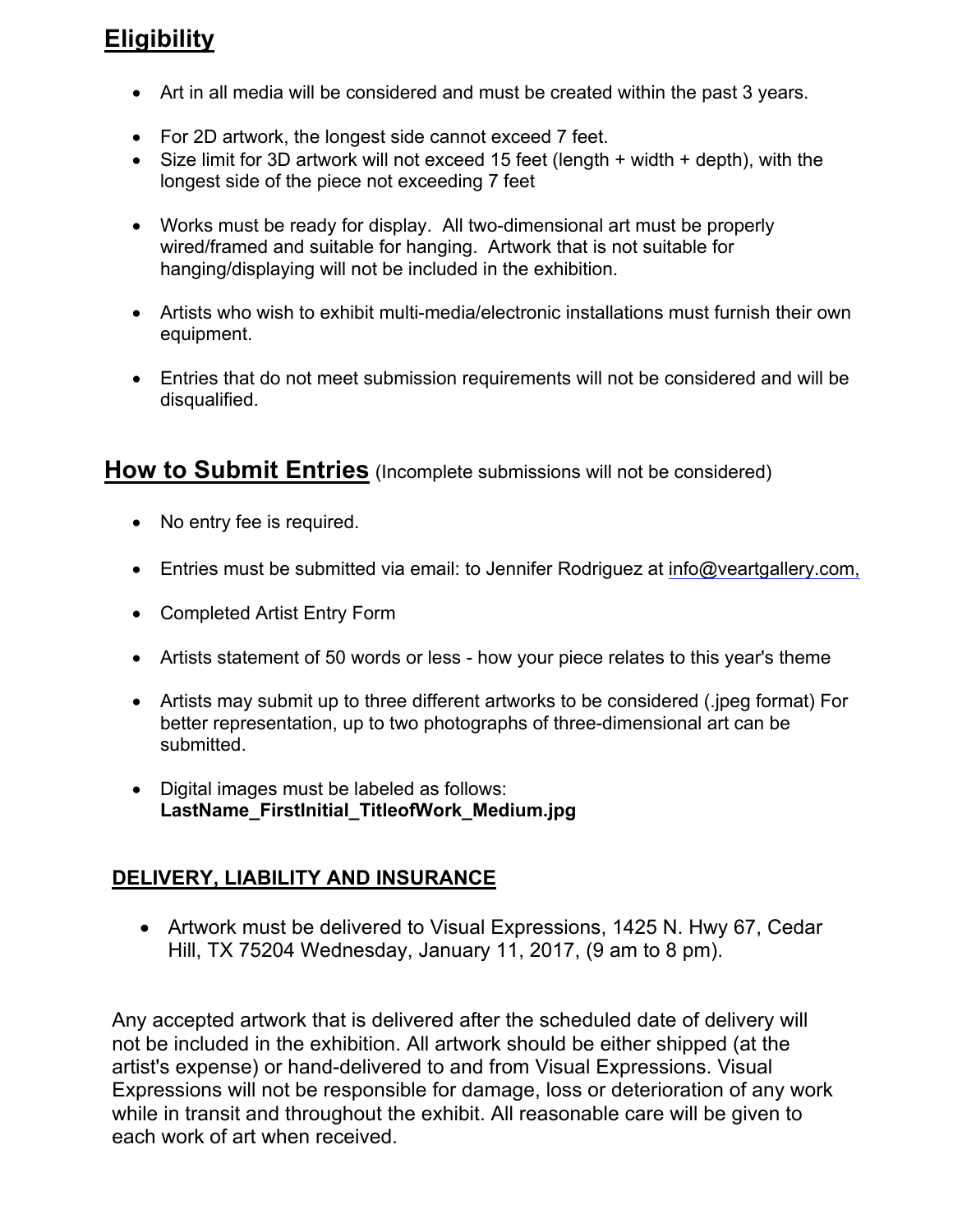#### **GALLERY AGREEMENT**

The exhibition curator will make a final decision for the selection of entries for the show. The decision of the curator is final and indisputable.

Permission to photograph and reproduce accepted entries for promotional and marketing purposes is considered granted unless otherwise indicated by the artist.

Submission of entries constitutes agreement to the conditions set forth above and in the Gallery Policy for Exhibitions.

## **SALES**

For artworks sold during the exhibit, Artist will receive 80% and Art & Beyond. Inc will receive a 20% donation for each sale. All transactions for the purchase of artwork will be ran through Visual Expressions. Unsold artworks and checks for sold artworks will be available during Artwork pickup: Friday February 24, 2017 (9AM-6 PM)-Saturday February 25, 2017 (9AM-5PM) at Visual Expressions.

*Art and Beyond, Inc. is dedicated to servicing the at-risk and economically disadvantaged youth of our community to help build a strong foundation for our children's future success by developing and implementing educational programs for the arts providing numerous opportunities to foster creative skills and to continually enhance and nurture individual creative expression.*

## **Questions?**

Please contact the exhibition curator, Jennifer Rodriguez at (972) 293-1117 or info@veartgallery.com